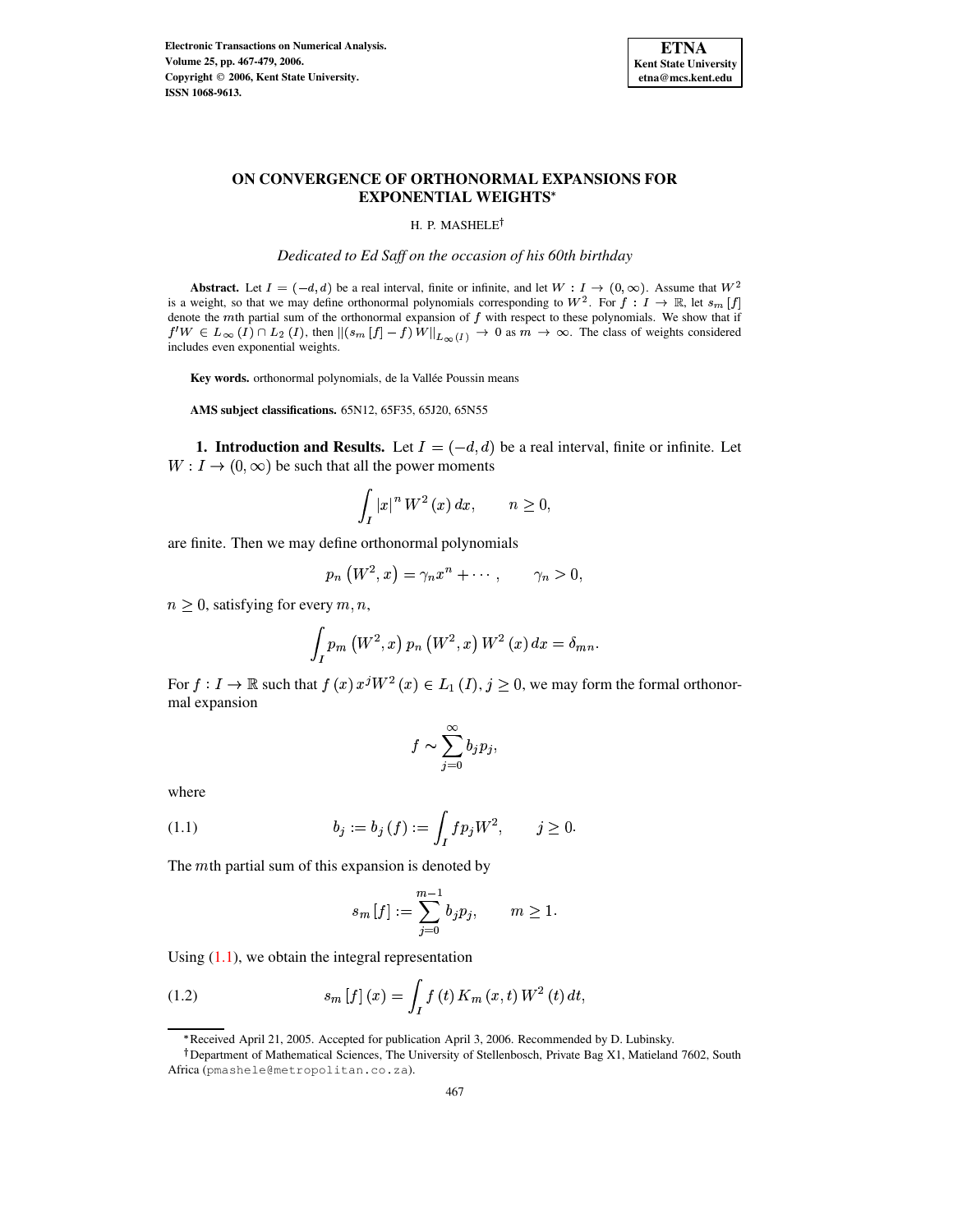where it is known that the Christoffel-Darboux kernel  $K_m$  can be expressed as

(1.3) 
$$
K_m(x,t) := \sum_{k=0}^{m-1} p_k(x) p_k(t)
$$

$$
= \frac{\gamma_{m-1}}{\gamma_m} \frac{p_m(x) p_{m-1}(t) - p_m(t) p_{m-1}(x)}{x - t}.
$$

We define the dilated de la Vallée Poussin means by

(1.4) 
$$
v_n[f](x) := \frac{1}{n} \sum_{m=n+1}^{2n} s_m[f](x).
$$

A result in [\[7\]](#page-12-0) (see Theorem 9.1.1) asserts that for a class of Freud weights,

(1.5) 
$$
\lim_{m \to \infty} ||(f - s_m[f]) W||_{L_{\infty}(I)} = 0,
$$

provided f is absolutely continuous and  $f'W \in L_1(I)$ .

In this paper, we generalise this result for a class  $\mathcal{F}(C^2)$  of even exponential weights. The definition of this class involves the notion of quasi-increasing and quasi-decreasing. We say that  $f : (0, d) \to \mathbb{R}$  is *quasi-increasing* if there exists  $C > 0$  such that

$$
0 < x < y < d \Rightarrow f(x) \leq C f(y) \, .
$$

In particular, an increasing function is quasi-increasing. Similarly, we may define the notion of a quasi-decreasing function.

DEFINITION 1.1 (The class of weights  $\mathcal{F}(C^2)$ ). Let  $W = e^{-Q}$ , where  $Q : I \to I$  $[0, \infty)$  satisfies the following properties:

(a)  $Q$  is even and continuous,  $Q^T$  is continuous in  $I = (-d, d)$ , and  $Q(0) = 0$ ;

(b)  $Q''$  exists in  $I \setminus \{0\}$  and  $Q'' \ge 0$  in  $I \setminus \{0\}$ ;

(c)

$$
\lim_{t \to d-} Q(t) = \infty;
$$

(d) The function

$$
T(t) = \frac{tQ'(t)}{Q(t)}, \qquad t \in I \setminus \{0\},\
$$

is quasi-increasing in  $(0, d)$ , and for some  $\Lambda > 1$ ,

$$
T(t) \ge \Lambda > 1, \qquad t \in I \setminus \{0\} \, ;
$$

(e) There exists  $C_1 > 0$  such that

$$
\frac{Q''(x)}{|Q'(x)|} \leq C_1 \frac{|Q'(x)|}{Q(x)}, \qquad x \in I \setminus \{0\}.
$$

Then we write  $W \in \mathcal{F}(C^2)$ . If there exists a compact subinterval J of I and  $C_2 > 0$  such that

$$
\frac{Q''(x)}{|Q'(x)|} \ge C_2 \frac{|Q'(x)|}{Q(x)}, \qquad x \in I \setminus J,
$$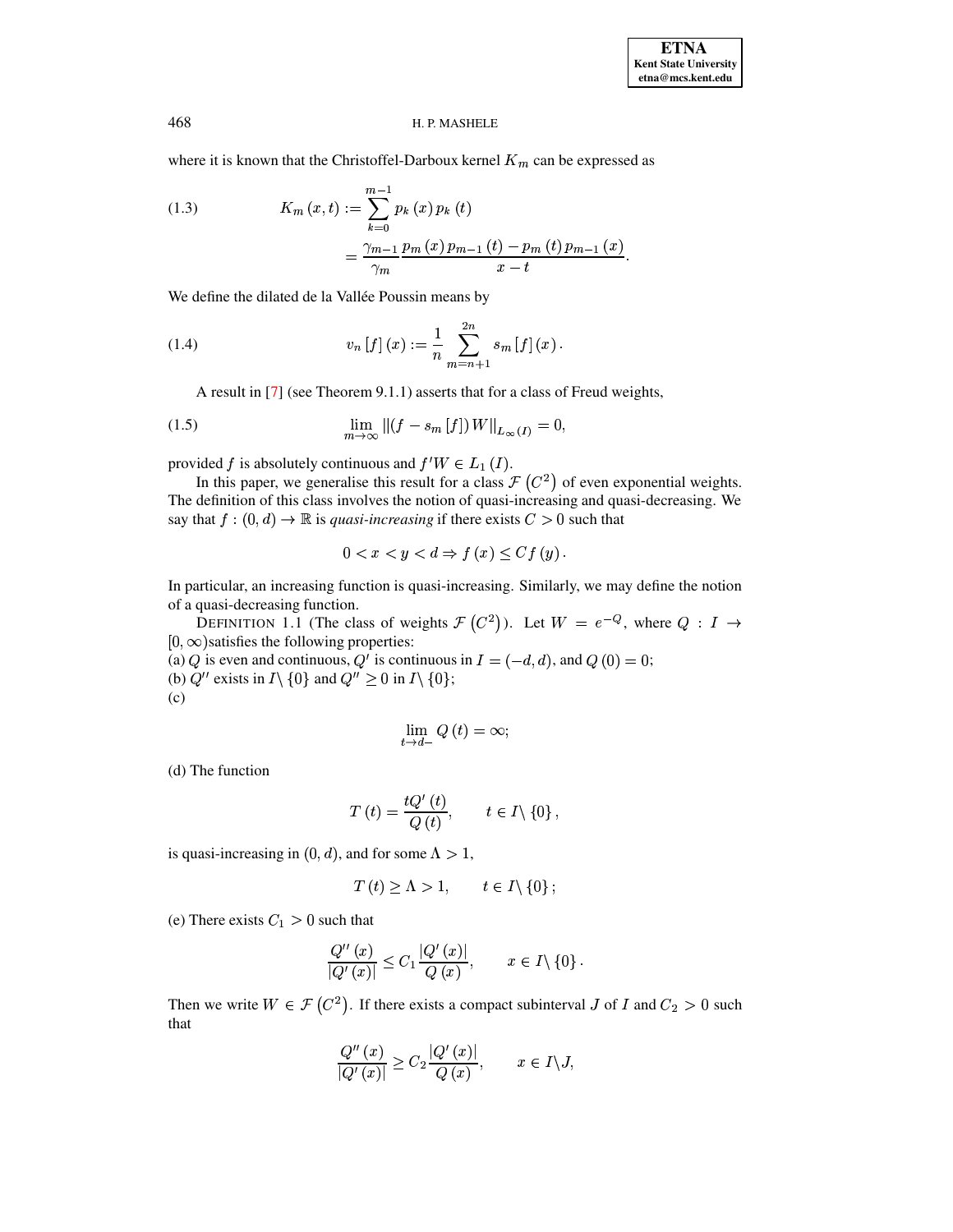#### CONVERGENCE OF ORTHONORMAL EXPANSIONS

then we write  $W \in \mathcal{F}(C^2+)$ .

Examples of this weight include the following:

**Freud Weights.** Assume that  $Q' > 0$  in  $(0, \infty)$  and that for some  $C_1, C_2 > 1$ ,

 $C_1 \le T(t) \le C_2, \qquad t \in (0, \infty).$ 

Then W is a Freud weight. For example, if  $\alpha > 1$ , and

$$
W(x) = W_{\alpha}(x) = \exp(-|x|^{\alpha}),
$$

then  $T(t) = \alpha$  for all t.

<span id="page-2-0"></span>**Erdös Weights.** Here  $I = (-\infty, \infty)$  and  $T(t) \to \infty$  as  $t \to \infty$ . The archetypal example is

$$
(1.6) \t W(x) = \exp\left(\exp_k(0) - \exp_k(|x|^\alpha)\right)
$$

where  $\alpha > 1, k \ge 1$ , and

$$
\exp_k = \underbrace{\exp\left(\exp\left(\cdots \exp\left(\right)\cdots\right)\right)}_{k \text{ times}}
$$

denotes the k<sup>th</sup> iterated exponential. We also set  $\exp_0(x) = x$ .

**Exponential Weights on**  $(-1, 1)$ . Here  $I = (-1, 1)$  and  $T(t) \rightarrow \infty$  as  $t \rightarrow 1$ . The archetypal examples are

$$
W\left( x\right) =\exp \left( 1-\left( 1-x^{2}\right) ^{-\alpha }\right)
$$

<span id="page-2-1"></span>and

(1.7) 
$$
W(x) = W^{k,\alpha}(x) = \exp\left(\exp_k(1) - \exp_k(1 - x^2)^{-\alpha}\right), \quad x \in (-1,1)
$$

where  $k \geq 1, \alpha > 0$ .

In analysis of exponential weights, the Mhaskar-Rakhmanov-Saff number  $a_n$ , plays a crucial role. It is the positive root of the equation

(1.8) 
$$
n = \frac{2}{\pi} \int_0^1 \frac{a_n t Q'(a_n t)}{\sqrt{1 - t^2}} dt.
$$

One of its properties is the Mhaskar-Saff identity

$$
||PW||_{L_{\infty}(I)} = ||PW||_{L_{\infty}(-a_n, a_n)},
$$

valid for all polynomials P of degree  $\leq n$ . We shall need a number of auxiliary quantities. We set

(1.9) 
$$
\eta_n = (nT (a_n))^{-2/3}, \quad n \ge 1,
$$

and define the functions

(1.10) 
$$
\phi_n(x) = \begin{cases} \frac{a_n \left| 1 - \frac{|x|}{a_{2n}} \right|}{n \sqrt{|1 - \frac{|x|}{a_n}| + \eta_n}}, & |x| \le a_n \\ \phi_n(a_n), & |x| > a_n \end{cases}
$$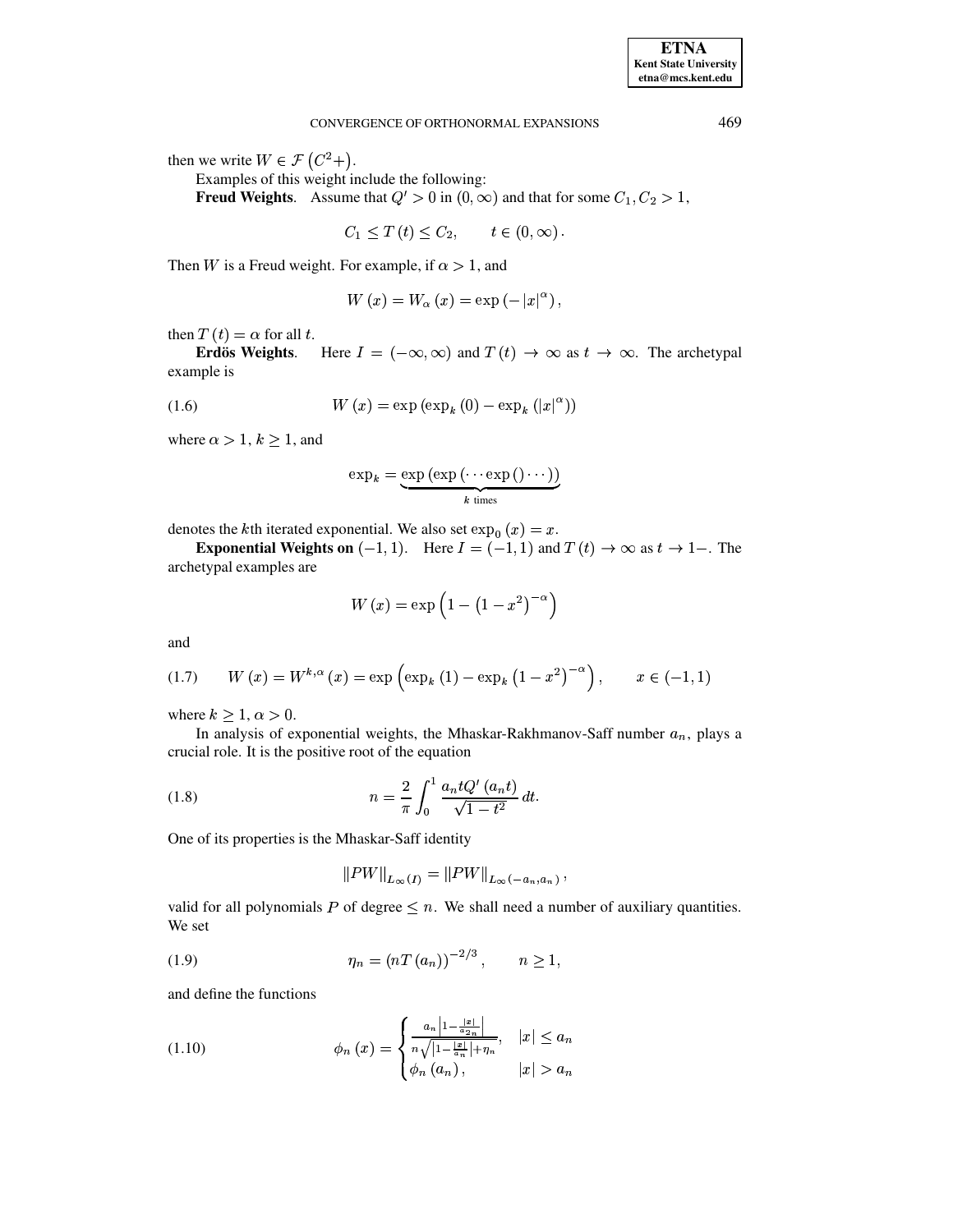and

(1.11) 
$$
\Psi_n = \max \left\{ \left( \frac{n}{a_n} \phi_n \right)^{1/2}, \left( \frac{n}{a_n} \phi_n \right)^{2/3} \right\}
$$

<span id="page-3-1"></span><span id="page-3-0"></span>THEOREM 1.2. Let  $W \in \mathcal{F}(C^2)$ . Let  $f : I \to \mathbb{R}$  be absolutely continuous, let  $f'W \in L_{\infty}(I) \cap L_2(I)$  and assume that for each  $\varepsilon > 0$ ,

(1.12) 
$$
a_n = O\left(n^{\varepsilon}\right) \quad \text{and} \quad T\left(a_n\right) = O\left(n^{\varepsilon}\right)
$$

**Then** 

(1.13) 
$$
\lim_{n \to \infty} ||W(f - s_n[f])||_{L_{\infty}(I)} = 0.
$$

Note that the assumption  $(1.12)$  is satisfied by the Erdös weights in  $(1.6)$  and the exponential weights on  $(-1, 1)$  in  $(1.7)$ . A key ingredient of Theorem 1.2 is a Favard type inequality. For  $1 \le p \le \infty$ , let

$$
E_{n,p}[f]_W := \inf_{\deg(P) \le n} \|(f - P)W\|_{L_p(I)}.
$$

<span id="page-3-2"></span>This is the error in approximation of f by polynomials of degree  $\leq n$  in a weighted  $L_p$  norm.

THEOREM 1.3. Let  $W \in \mathcal{F}(C^2)$  and  $1 \leq p \leq \infty$ . Let  $f : I \to \mathbb{R}$  be absolutely *continuous, with*  $f'W \in L_p(I)$ *. Then* 

$$
(1.14) \t E_{2n,p}[f]_W \le ||W(f - v_n[f])||_{L_p(I)}\n\le C ||f'W||_{L_p(I)} \frac{a_n}{n} T (a_n)^{\frac{2}{3} - \frac{1}{3p}} \left[1 + \left(\frac{n}{T (a_n)^2}\right)^{4/9}\right]^{1-1/p}.
$$

This paper is organised as follows: in Section 2, we record some of the properties of the de la Vallée Poussin means and recall the Nikolskii-type inequality in [3]. In Section 3, we prove Theorems 1.2 and 1.3.

We close this section with more notation. Throughout  $C, C_1, C_2, \ldots$  denote positive constants independent of n, x, f and polynomials P of degree  $\leq n$ . The same symbol does not necessarily denote the same constant in different occurrences. We denote the set of all polynomials of degree  $\leq n$  by  $\mathcal{P}_n$ . If  $(c_n)$  and  $(d_n)$  are sequences of real numbers, we write  $c_n \sim d_n$  if there exist  $C_1, C_2 > 0$  such that

$$
C_1 \le c_n/d_n \le C_2, \qquad n \ge 1.
$$

Similar notation is used for functions and sequences of functions.

**2. Technical Estimates.** For simplicity, we assume that  $W \in \mathcal{F}(C^2)$ , although the results hold more generally. The following proposition lists some of the properties of the linear operators  $v_n$ .

PROPOSITION 2.1. Let  $n \ge 1$ ,  $1 \le p \le \infty$  and p' be determined by  $\frac{1}{p} + \frac{1}{p'} = 1$ . (a) For P of degree  $\leq n$ ,

$$
(2.1)\t\t\t v_n[P] = P
$$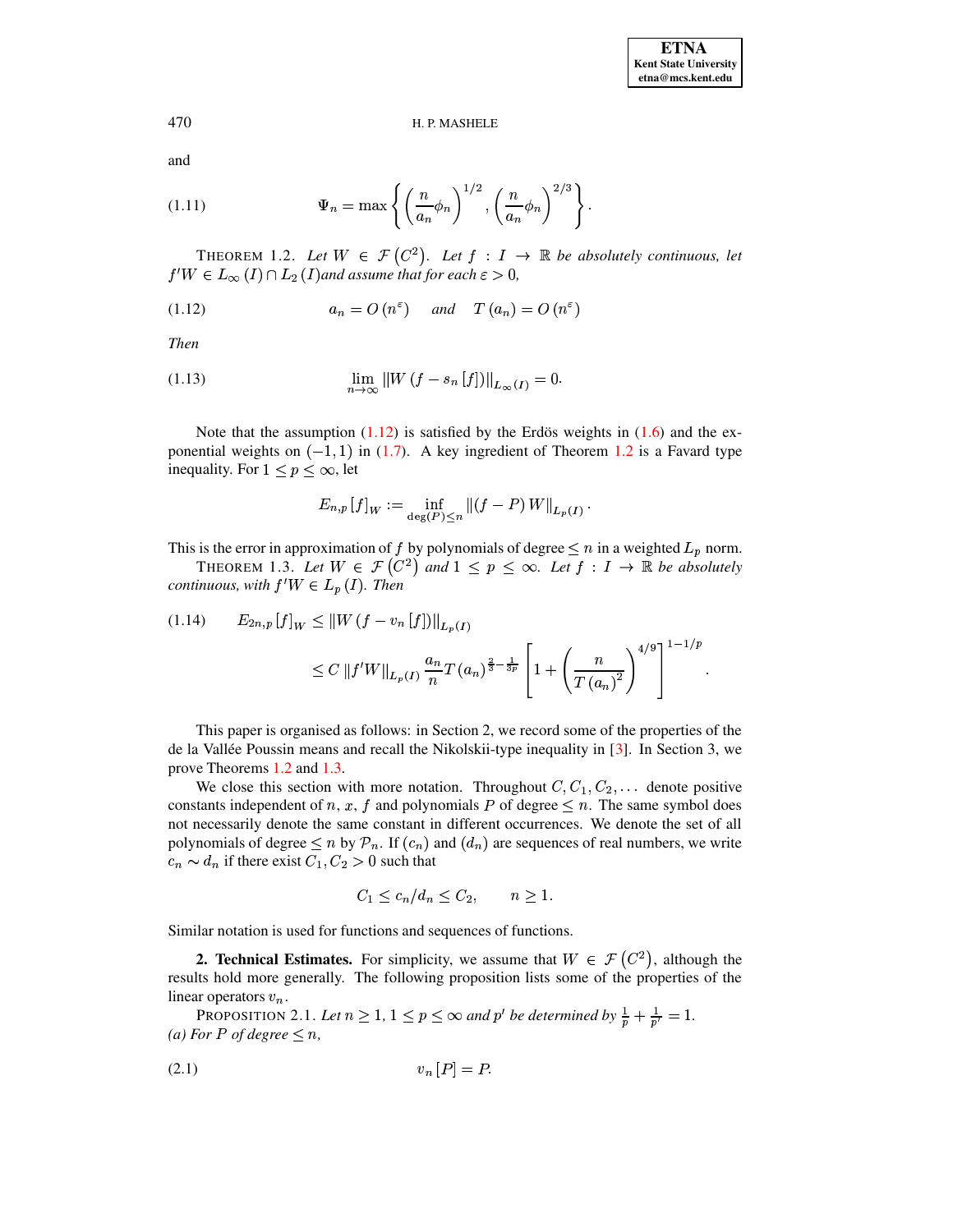(b) If  $fW \in L_p(I)$  and  $gW \in L_{p'}(I)$ , then

(2.2) 
$$
\int_{I} v_{n} [g] f W^{2} = \int_{I} v_{n} [f] g W^{2}
$$

*Proof.* See Proposition 3.4.1 in [7, p. 71].

Next, we record a Nikolskii-type inequality:

<span id="page-4-0"></span>LEMMA 2.2. Let  $0 < q < p < \infty$ . Then there exists  $C > 0$  such that for  $n \ge 1$  and  $P\in \mathcal{P}_n,$ 

П

(2.3) 
$$
||PW||_{L_p(I)} \leq C \left[ \frac{n\sqrt{T(a_n)}}{a_n} \right]^{\frac{1}{q} - \frac{1}{p}} ||PW||_{L_q(I)}.
$$

*Proof.* See [3, Theorem 10.3, p. 295].  $\Box$ 

Next, we present an estimate for the error in weighted  $L_1$  approximation by weighted polynomials. This involves the characteristic function  $\chi_x$  of the interval  $(-\infty, x)$ :

$$
\chi_{x}\left( t\right) =\chi_{\left( -\infty,x\right) }\left( t\right) .
$$

LEMMA 2.3. There exist  $C_2 > 0$  and  $0 < C_1 < 1$  such that for  $n \ge 1$ , and  $x \in I$ ,

(2.4) 
$$
E_{n,1} [\chi_x]_W \leq C_3 \frac{a_n}{n} W(x) .
$$

*Proof.* This follows using classical results on Markov-Stieltjes inequalities. Let  $x \in$  $(x_{k+1,n}, x_{kn})$ , where  $x_{k+1,n}$  and  $x_{kn}$  are successive zeros of the *n*th orthonormal polynomial  $p_n(x)$  for the weight W. By Corollary 1.2.6 in [7, p. 17], there exist, for the given x, polynomials R and P of degree  $\leq 2n$  such that

$$
R \leq \chi_x \leq P \text{ in } I
$$

and

$$
\int_I [P - R] W \leq \lambda_{k+1,n} + \lambda_{k,n},
$$

where  $\lambda_{k,n}$  is the Christoffel number corresponding to  $x_{kn}$ , or equivalently, if  $\lambda_n(W, x)$ denotes the  $n$ th Christoffel function for  $W$ 

$$
\lambda_{k,n} = \lambda_n(W, x_{kn}).
$$

Using the bounds for Christoffel functions in  $[3,$  Corollary 1.14, p. 20], and using  $(12.20)$  in  $[3, p. 329]$ , we deduce that

$$
\lambda_{k+1,n}W^{-1}(x_{k+1,n}) + \lambda_{k,n}W^{-1}(x_{kn}) \leq C\varphi_n(x)
$$

provided  $x \in [-a_{2n}, a_{2n}]$ . (Here one also uses the relationship between Mhaskar-Rakhmanov-Saff numbers for W and  $W^2$ .) Now if in addition  $|x| \le a_{n/2}$ , then uniformly in  $x, n, k$ ,

$$
W(x_{kn}) \sim W(x_{k+1,n}).
$$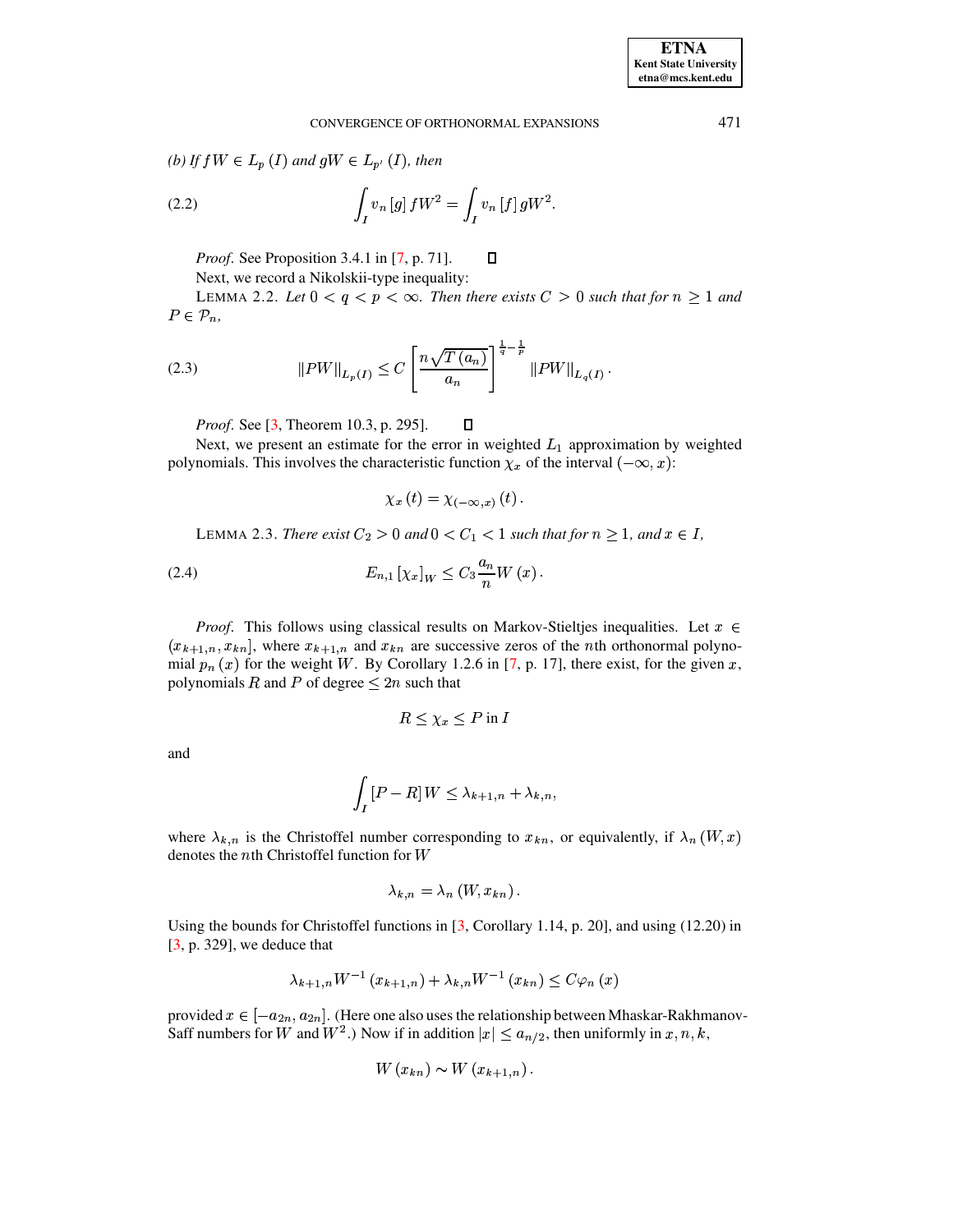Indeed, for some  $\xi$  between  $x_{kn}, x_{k+1,n}$ , at least if  $0 \notin [x_{k+1,n}, x_{kn}]$ ,

$$
|Q (x_{kn}) - Q (x_{k+1,n})| = |Q' (\xi)| (x_{kn} - x_{k+1,n})
$$
  
\n
$$
\leq C |Q' (x_{kn})| \phi_n (x_{kn})
$$
  
\n
$$
\leq C \frac{a_n}{n} |Q' (x_{kn})| \sqrt{1 - \frac{|x_{kn}|}{a_n}} \leq C,
$$

see [3, (3.41), p. 77] and [3, (1.110), p. 23]. We deduce that

$$
E_{2n,1} [\chi_x]_W \leq C \varphi_n(x) W(x), \qquad |x| \leq a_{n/2}.
$$

But for this range of  $x$ ,

$$
\varphi_n(x) \sim \frac{a_n}{n} \sqrt{1 - \frac{|x|}{a_n}} \leq C \frac{a_n}{n},
$$

 $SO$ 

$$
E_{2n,1} [\chi_x]_W \leq C \frac{a_n}{n} W(x), \qquad |x| \leq a_{n/2}
$$

Then

$$
E_{n,1} [\chi_x]_W \leq C \frac{a_n}{n} W(x), \qquad |x| \leq a_{n/4}
$$

For  $x > a_{n/4}$ , we use the estimate

$$
E_{n,1} \left[ \chi_x \right]_W \le \int_I |\chi_x - 1| \, W = \int_x^d W
$$
  

$$
\le \frac{1}{Q'(x)} \int_x^d W Q' = \frac{W(x)}{Q'(x)},
$$

as Q' is increasing. The case  $x < -a_{n/4}$  is similar. Finally, from the convexity of Q, for  $|x| \geq a_{n/4},$ 

$$
\left|Q'\left(x\right)\right|\geq Q'\left(a_{n/4}\right)
$$

and by (3.40) in [3, p. 77], and as  $C_1 < 1$ ,

$$
|Q'\left(a_{n/4}\right)| \sim \frac{n}{a_n} \sqrt{T\left(a_n\right)} \ge C \frac{n}{a_n}.\qquad \Box
$$

LEMMA 2.4. Let  $Wh \in L_1(I)$  and

(2.5) 
$$
K(h,t) := W^{-2}(t) \int_{t}^{d} W^{2}(u) h(u) du, \qquad t \in I
$$

<span id="page-5-0"></span>Let  $n \geq 1, 1 \leq p \leq \infty$  and  $\frac{1}{p} + \frac{1}{p'} = 1$ .<br>(a) Let  $Wh \in L_p(I)$  and

$$
\int_I W^2 h = 0.
$$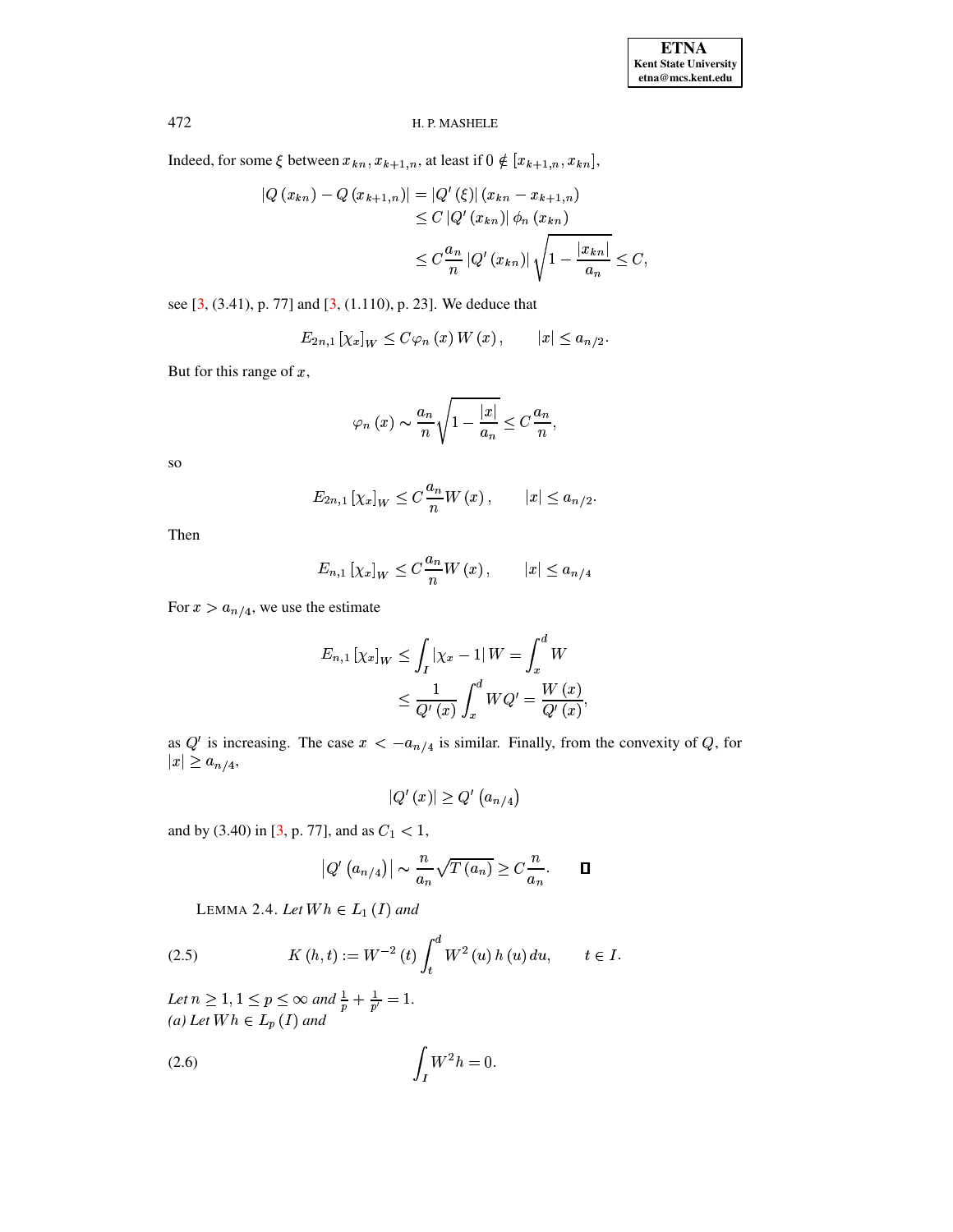<span id="page-6-3"></span>*Then for some C independent of h,* 

(2.7) 
$$
||WK'(h)||_{L_p(I)} \le C ||Wh||_{L_p(I)}.
$$
  
(b) Moreover, if g is absolutely continuous, and  $g'W \in L_p(I)$ , then

(2.8) 
$$
\int gh W^2 = \int g' K(h, \cdot) W^2.
$$

<span id="page-6-1"></span> $I(c)$  *If*  $Wh \in L_\infty$  (*I*),  $n \geq 1$ *is an integer, and* 

(2.9) 
$$
\int W^2 h P = 0, \qquad P \in \mathcal{P}_n,
$$

*then* with  $C_1$  as in the previous lemma,

(2.10) 
$$
\|WK(h,\cdot)\|_{L_{\infty}(I)} \leq C \frac{a_n}{n} \|Wh\|_{L_{\infty}(I)}.
$$

*Proof.* This is very similar to that in [\[7,](#page-12-0) Lemma 4.1.4, p. 84 ff.].

(a) This is actually proved in a more general setting in [\[2,](#page-11-1) Lemma 2.2].

(b) This follows by an integration by parts.

(c) Now if P is a polynomial of degree  $\leq n$ ,

$$
\begin{aligned} \left| W^{2} \left( t \right) K \left( h, t \right) \right| &= \left| \int_{t}^{d} W^{2} \left( x \right) h \left( x \right) dx \right| \\ &= \left| \int_{-d}^{t} W^{2} \left( x \right) h \left( x \right) dx \right| \\ &= \left| \int_{I} \chi_{t} \left( x \right) W^{2} \left( x \right) h \left( x \right) dx \right| \\ &= \left| \int_{I} \left[ \chi_{t} \left( x \right) - P \left( x \right) \right] W^{2} \left( x \right) h \left( x \right) dx \right| \\ &\leq \left| \left| W h \right|_{L_{\infty}(I)} \int_{I} \left| \chi_{t} \left( x \right) - P \left( x \right) \right| W \left( x \right) dx. \end{aligned}
$$

K.

As  $P$  is any such polynomial, we obtain

$$
\left|W^{2}(t) K(h,t)\right| \leq \left\|Wh\right\|_{L_{\infty}(I)} E_{n,1} \left[\chi_{t}\right]_{W}.
$$

Now apply the previous lemma, giving

$$
\left|W^{2}(t) K(h,t)\right| \leq \left\|Wh\right\|_{L_{\infty}(I)} CW(t) \frac{a_{n}}{n}.\quad \Box
$$
  
LEMMA 2.5. For  $1 \leq p \leq \infty$ , there exists C independent of n and f such that

<span id="page-6-0"></span>
$$
(2.11) \t\t\t\t\t\|v_n[f] W \Psi_n^{1-\frac{1}{p}}\|_{L_p(I)} \leq C \left\|f W \Psi_n^{-\frac{1}{p}}\right\|_{L_p(I)}.
$$

 *Proof*. This follows directly from Theorem 1.2 in [\[5,](#page-12-1) p. 390].  $\Box$ We let

<span id="page-6-4"></span>(2.12) 
$$
A_n := \left\| \max \{ \Psi_n, 1 \} \right\|_{L_\infty(I)} \left\| \Psi_n^{-1} \right\|_{L_\infty(I)}.
$$

<span id="page-6-2"></span>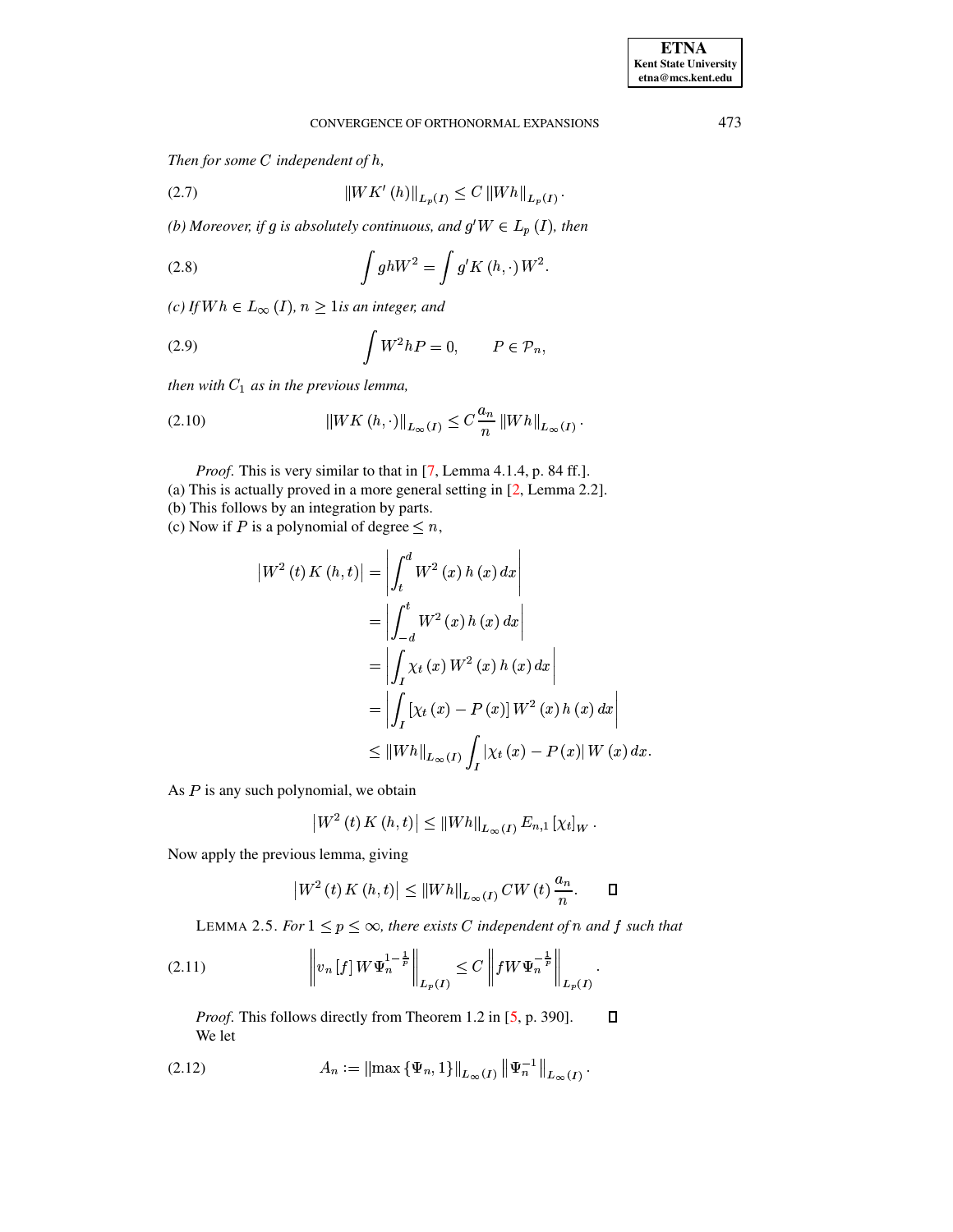LEMMA 2.6. (a) For  $n \ge 1$  and  $x \in I$ ,

<span id="page-7-0"></span>(2.13) 
$$
C_1 T (a_n)^{-1/2} \leq \frac{n}{a_n} \phi_n (x) \leq C_2 \left[ 1 + \left( \frac{n}{T (a_n)^2} \right)^{1/3} \right]
$$

(*b*) For  $n \geq 1$  and  $x \in I$ ,

(2.14) 
$$
C_1 T (a_n)^{-1/3} \leq \Psi_n (x) \leq C_2 \left[ 1 + \left( \frac{n}{T (a_n)^2} \right)^{2/9} \right]
$$

<span id="page-7-1"></span> $(c)$ 

(2.15) 
$$
A_n \leq CT (a_n)^{1/3} \left[ 1 + \left( \frac{n}{T (a_n)^2} \right)^{2/9} \right].
$$

*Proof.* (a) For  $|x| \le a_n$ ,

$$
\frac{n}{a_n}\phi_n(x) = \frac{\left|1 - \frac{|x|}{a_{2n}}\right|}{\sqrt{\left|1 - \frac{|x|}{a_n}\right|} + \eta_n} \le \frac{\left|1 - \frac{|x|}{a_n}\right| + \frac{|x|}{a_n}\left(1 - \frac{a_n}{a_{2n}}\right)}{\sqrt{\left|1 - \frac{|x|}{a_n}\right|} + \eta_n}
$$
\n
$$
\le \left|1 - \frac{|x|}{a_n}\right|^{1/2} + \frac{1 - \frac{a_n}{a_{2n}}}{\sqrt{\eta_n}} \le 1 + \frac{C}{T(a_n)\sqrt{\eta_n}} = 1 + \frac{Cn^{1/3}}{T(a_n)^{2/3}},
$$

by definition of  $\eta_n$ . In the third last line we used the estimate [3, (3.50), p. 81],

$$
1-\frac{a_n}{a_{2n}}\sim \frac{1}{T(a_n)}.
$$

For the lower bound, we see that if  $|x| \le a_{n/2}$ , then

$$
\frac{n}{a_n}\phi_n(x) \ge \frac{\left|1 - \frac{a_{n/2}}{a_{2n}}\right|}{\sqrt{\left|1 - \frac{a_{n/2}}{a_n}\right| + \eta_n}} \sim \sqrt{1 - \frac{a_{n/2}}{a_n}} \sim \frac{1}{\sqrt{T(a_n)}}
$$

If  $a_{n/2} \leq |x| \leq a_n$ , then

$$
\frac{n}{a_n}\phi_n(x) \ge \frac{\left|1 - \frac{a_n}{a_{2n}}\right|}{\sqrt{\left|1 - \frac{a_{n/2}}{a_n}\right| + \eta_n}} \sim \frac{1}{\sqrt{T(a_n)}},
$$

as  $\eta_n \ll \frac{1}{T(a_n)}$ .<br>(b) This follows easily from (a) and the definition

$$
\Psi_n = \max \left\{ \left( \frac{n}{a_n} \phi_n \right)^{1/2}, \left( \frac{n}{a_n} \phi_n \right)^{2/3} \right\}.
$$

(c) This follows from (b).  $\Box$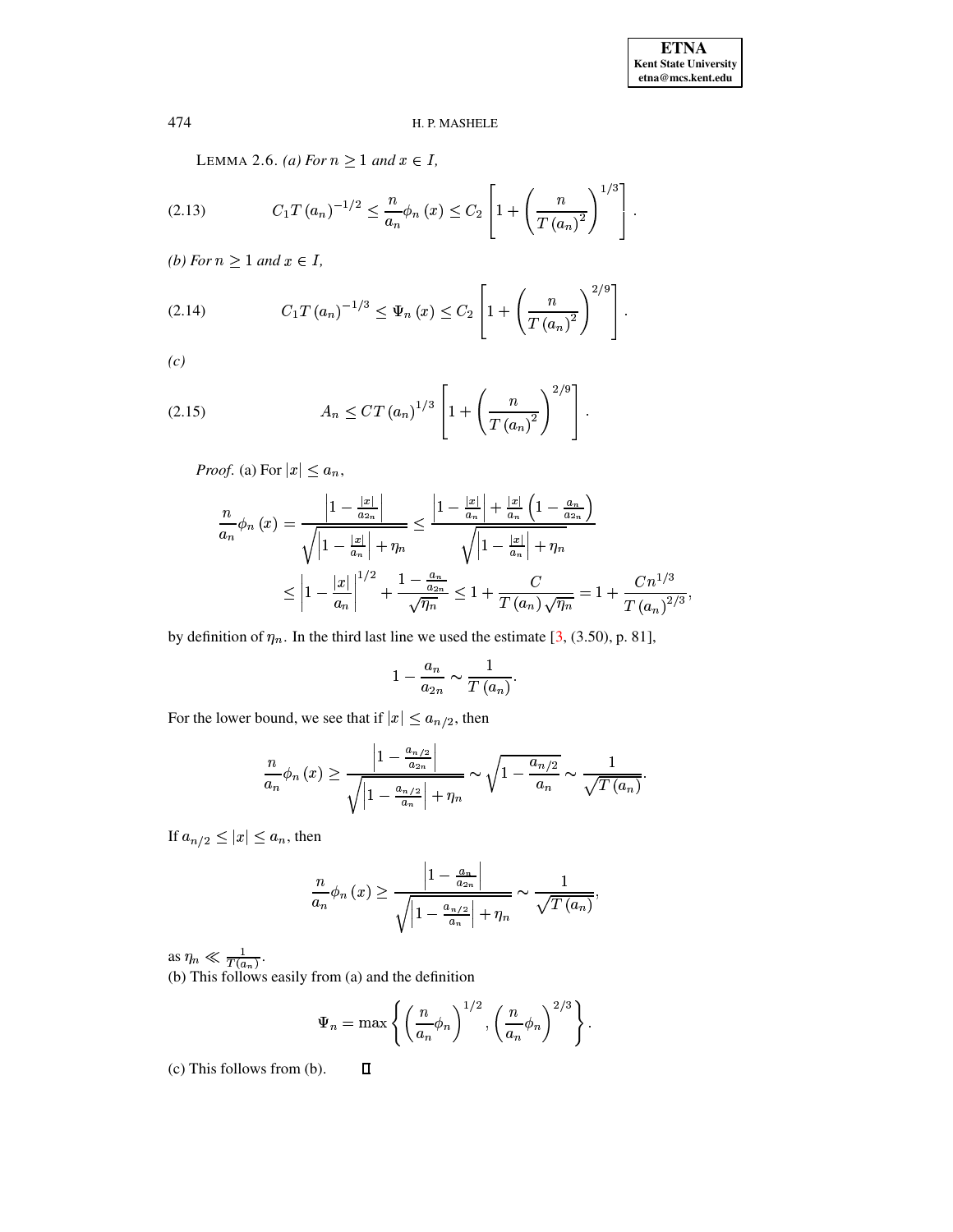3. Proof of the Theorems. In this section, we prove Theorem 1.3, but first we need two lemmas. We set

<span id="page-8-0"></span>
$$
\Gamma_{n,p} = \Psi_n^{-1/p} \max\left\{1, \Psi_n\right\}.
$$

LEMMA 3.1. Let  $1 \le p \le \infty$  and  $fW \in L_p(I)$ . Then for  $n \ge 1$ ,

(3.2) 
$$
\left\| W \left( f - v_n \left[ f \right] \right) \Psi_n^{1 - \frac{1}{p}} \right\|_{L_p(I)} \leq C E_{n,p} \left[ f \right]_{W\Gamma_{n,p}}.
$$

Here  $C$  is independent of  $n$  and  $f$ .

*Proof.* Let  $P^*$  be the polynomial of degree  $\leq n$  of best approximation to f in the weighted norm  $L_p$  norm with weight W max  $\overline{\Gamma}_{n,p}$ . Lemma 2.5 gives

$$
\|W(f - v_n[f]) \Psi_n^{\frac{1-\frac{1}{p}}{\frac{1}{p}}}\|_{L_p(I)} \leq \|W(f - P^*) \Psi_n^{\frac{1-\frac{1}{p}}{\frac{1}{p}}}\|_{L_p(I)} \n+ \|W(P^* - v_n[f]) \Psi_n^{\frac{1-\frac{1}{p}}{\frac{1}{p}}}\|_{L_p(I)} \n+ \|Wv_n [P^* - f] \Psi_n^{\frac{1-\frac{1}{p}}{\frac{1}{p}}}\|_{L_p(I)} \n\leq \|W(f - P^*) \Psi_n^{\frac{1-\frac{1}{p}}{\frac{1}{p}}}\|_{L_p(I)} \n+ C \|(P^* - f) W \Psi_n^{-\frac{1}{p}}\|_{L_p(I)} \n\leq (C+1) \|W(f - P^*) \Gamma_{n,p}\|_{L_p(I)}.
$$

<span id="page-8-1"></span>Our choice of  $P_n^*$  gives the result.  $\Box$ 

LEMMA 3.2. Let  $n \geq 1$ . Let g be absolutely continuous and  $g^t W \in L_1(I)$ . Then  $\left(a\right)$ 

(3.3) 
$$
E_{n,1} [g]_W \leq C \frac{a_n}{n} ||g'W||_{L_1(I)}.
$$

 $(b)$ 

(3.4) 
$$
\|W(g - v_n[g])\|_{L_1(I)} \leq C \|g'W\|_{L_1(I)} \frac{a_n}{n} T (a_n)^{1/3}.
$$

*Proof.* (a) If h is a function such that  $hW \in L_{\infty}(I)$  and h satisfies the orthogonality condition  $(2.9)$ , then also  $(2.6)$  is satisfied, and

$$
\left| \int g h W^{2} \right| = \left| \int_{I} g' K(h) W^{2} \right| \leq \|g' W\|_{L_{1}(I)} \|K(h) W\|_{L_{\infty}(I)}
$$
  

$$
\leq \|g' W\|_{L_{1}(I)} C \frac{a_{n}}{n} \|h W\|_{L_{\infty}(I)}.
$$

475

**ETNA Kent State University**  $etna@mcs. kent.edu$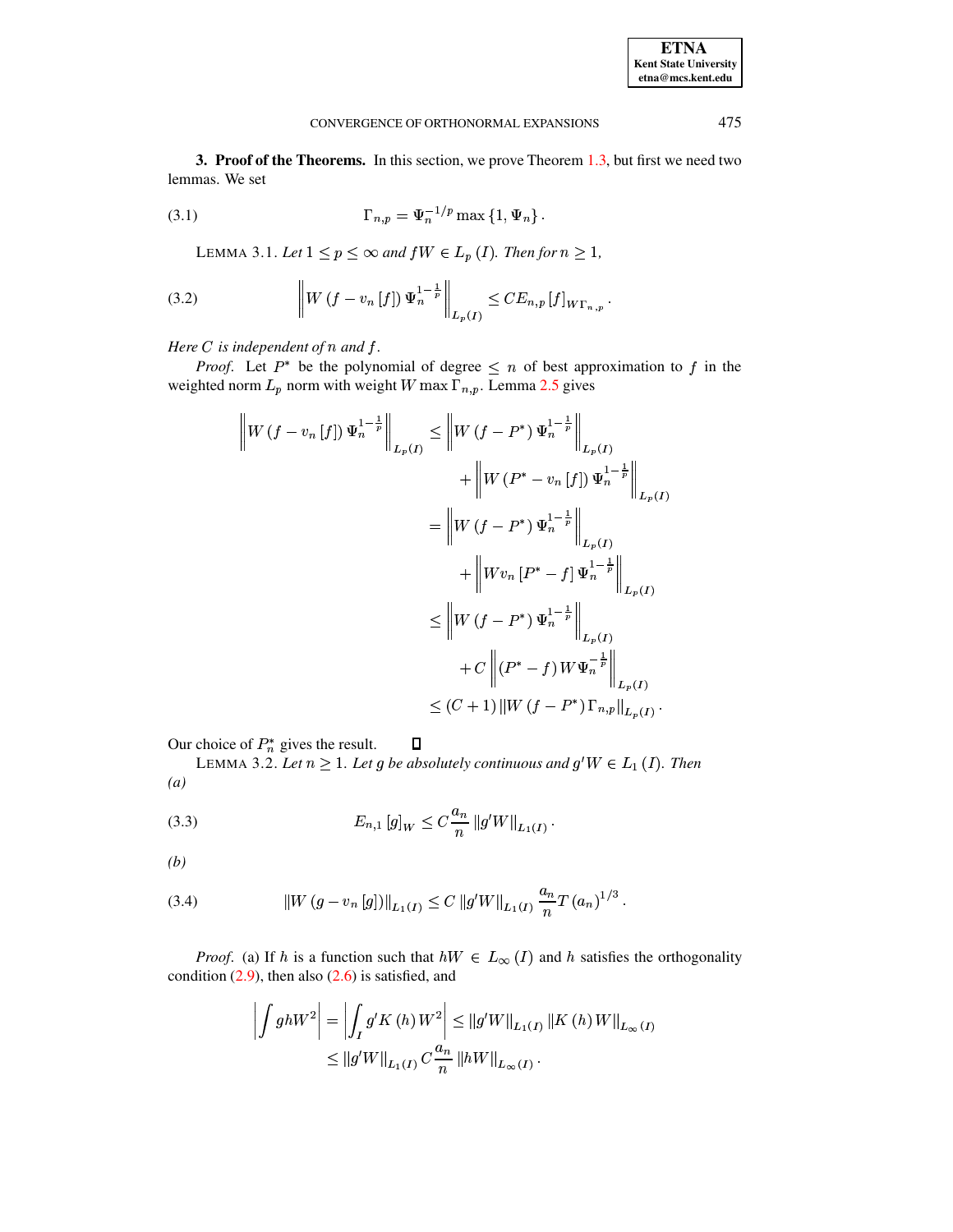Taking the sup over all such  $h$  gives the result. (b) Here Lemma  $3.1$  and (a) give

$$
\begin{aligned} ||W (g - v_n [g])||_{L_1(I)} &\leq C E_{n,1} [g]_{W\Gamma_{n,1}} \\ &\leq C \frac{a_n}{n} ||g'W||_{L_1(I)} \left\| \max \left\{ 1, \Psi_n^{-1} \right\} \right\|_{L_\infty(I)} .\end{aligned}
$$

 $\Box$ 

Now apply the lower bound for  $\Psi_n$  in Lemma 2.6.

LEMMA 3.3. Let  $n \geq 1$ . Let g be absolutely continuous and  $g^t W \in L_\infty(I)$ . (a) Then for  $n \geq 1$ ,

$$
(3.5) \t E_{2n,\infty} [g]_W \le ||g'W||_{L_{\infty}(I)} C \frac{a_n}{n} T (a_n)^{1/3} \left[ 1 + \left( \frac{n}{T (a_n)^2} \right)^{2/9} \right].
$$

 $(b)$ 

$$
(3.6) \quad ||W(g - v_n[g])||_{L_{\infty}(I)} \le ||g'W||_{L_{\infty}(I)} C \frac{a_n}{n} T (a_n)^{2/3} \left[ 1 + \left( \frac{n}{T (a_n)^2} \right)^{4/9} \right].
$$

*Proof.* (a) This follows that in [7, pp. 88–89]. We may assume that  $g(0) = 0$ . Let

$$
G(x) = \int_0^x [g'(t) - v_n[g'](t)] dt.
$$

Choose a constant a such that

$$
||W(G-a)||_{L_p(I)} = E_{0,p} [G]_W.
$$

Then

$$
V_n(x) := a + \int_0^x v_n[g]'
$$

satisfies

$$
(W (g - V_n)) (x) = W (x) \left[ \int_0^x (g - V_n)' - a \right] = W (G - a) (x)
$$

 $SO$ 

$$
E_{2n,\infty}[g]_W \le ||W(g - V_n)||_{L_\infty(I)} = ||W(G - a)||_{L_\infty(I)}
$$
  
=  $E_{0,\infty}[G]_W = \left| \int_I GhW^2 \right|$ 

where  $||hW||_{L_1(I)} = 1$  and  $\int_I hW^2 = 0$ , and we have used duality. Using (2.8), we continue this as

$$
= \left| \int_{I} G'(t) K(h, t) W^{2}(t) dt \right|
$$
  
=  $\left| \int_{I} (g' - v_{n} [g']) (t) K(h, t) W^{2}(t) \right|$   
=  $\left| \int_{I} (g' - v_{n} [g']) (t) (K(h, t) - P(t)) W^{2}(t) \right|$ 

 $\overline{\phantom{a}}$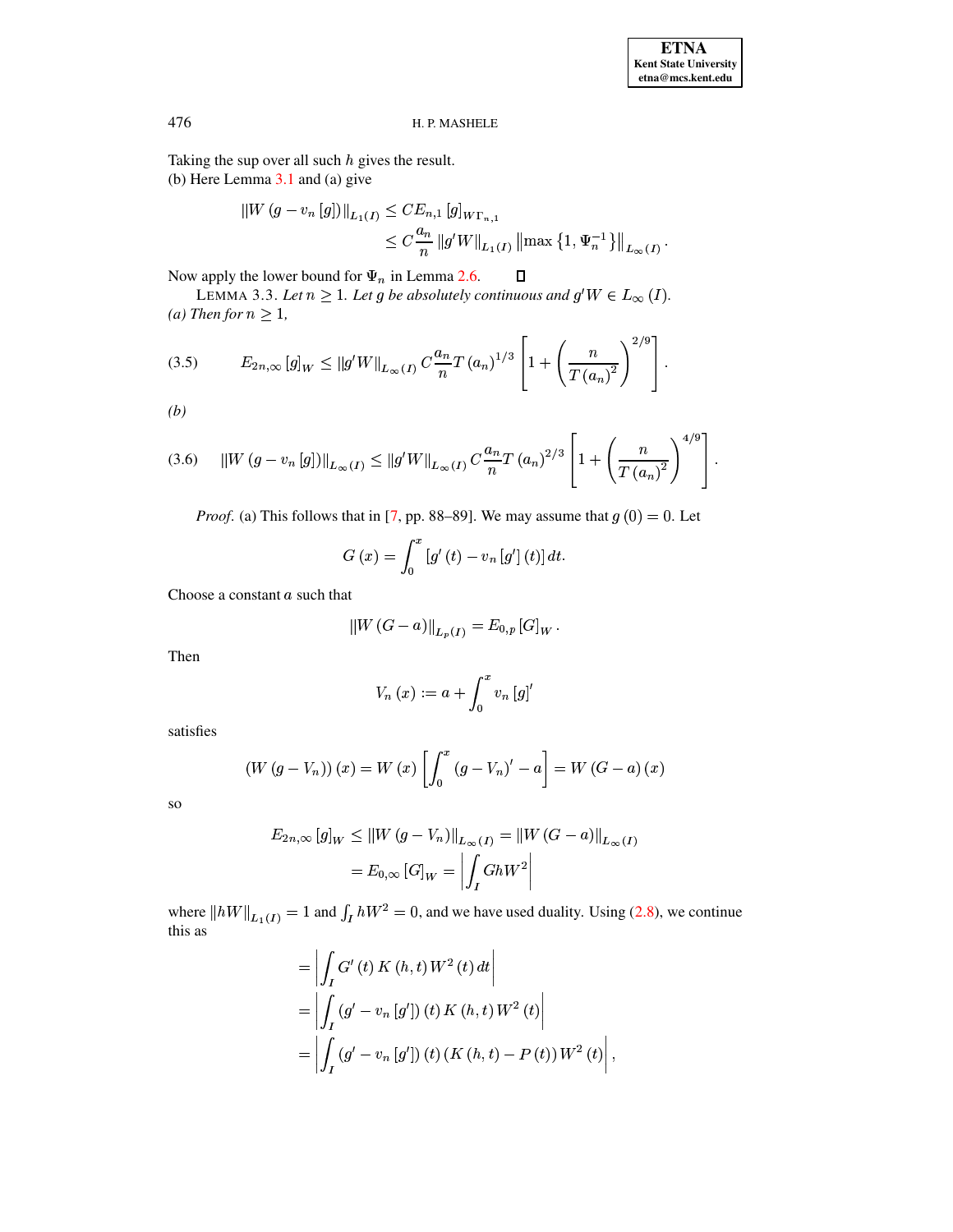#### CONVERGENCE OF ORTHONORMAL EXPANSIONS

for any polynomial P of degree  $\leq n$ , by orthogonality of  $g'-v_n[g']$  to polynomials of degree  $\leq n$ . We continue this using Hölder's inequality, and by taking the inf over P, as

$$
\leq ||(g' - v_n[g']) \, W\Psi_n||_{L_{\infty}(I)} E_{n,1} [K (h)]_W ||\Psi_n^{-1}||_{L_{\infty}(I)}
$$
\n
$$
\leq E_{n,\infty} [g']_{W\Gamma_{n,\infty}} E_{n,1} [K (h)]_W ||\Psi_n^{-1}||_{L_{\infty}(I)}
$$
\n
$$
\leq E_{n,\infty} [g']_W C \frac{a_n}{n} ||K' (h) W||_{L_1(I)} ||\Gamma_{n,\infty}||_{L_{\infty}(I)} ||\Psi_n^{-1}||_{L_{\infty}(I)}
$$
\n
$$
\leq E_{n,\infty} [g']_W C \frac{a_n}{n} ||\Gamma_{n,\infty}||_{L_{\infty}(I)} ||\Psi_n^{-1}||_{L_{\infty}(I)},
$$

by Lemma  $3.1$ , Lemma  $3.2(a)$  and  $(2.7)$ . Using our estimates from Lemma  $2.6$  gives the result.

(b) By Lemma 3.1,

$$
\|W(g - v_n[g])\|_{L_{\infty}(I)} \le \|W(g - v_n[g])\Psi_n\|_{L_{\infty}(I)} \|\Psi_n^{-1}\|_{L_{\infty}(I)}
$$
  

$$
\le CE_{n,\infty}[g]_{W\Gamma_{n,\infty}} \|\Psi_n^{-1}\|_{L_{\infty}(I)}
$$
  

$$
\le CE_{n,\infty}[g]_{W} \|\max{\{\Psi_n,1\}}\|_{L_{\infty}(I)} \|\Psi_n^{-1}\|_{L_{\infty}(I)}
$$

Using (a), (2.12), (2.15), and the fact that  $T(a_n) \sim T(a_{n/2})$ , we continue this as

$$
\leq C \|g'W\|_{L_{\infty}(I)} \frac{a_n}{n} T (a_n)^{1/2} T (a_n)^{2/3} \left[1 + \left(\frac{n}{T (a_n)^2}\right)^{4/9}\right]. \qquad \Box
$$

Proof of the Favard Inequality Theorem 1.3. Let us summarize what we have proven in the lemmas above: for  $p = 1$  and  $p = \infty$ ,

$$
||W(g - v_n[g])||_{L_p(I)} \le ||g'W||_{L_p(I)} C \frac{a_n}{n} \alpha_n^{1-1/p} \beta_n^{1/p},
$$

where

$$
\alpha_n = T (a_n)^{2/3} \left[ 1 + \left( \frac{n}{T (a_n)^2} \right)^{4/9} \right];
$$
  

$$
\beta_n = T (a_n)^{1/3}.
$$

We apply the Riesz-Thorin interpolation theorem  $[1,$  Theorem 2.2, p. 196] to the operator

$$
\phi(x) \to W(\psi - v_n[\psi])
$$

where

$$
\psi\left( x\right) =\int_{0}^{x}W^{-1}\phi.
$$

After a substitution, we obtain for all  $1 \le p \le \infty$ ,

$$
E_{2n,p}[f]_W \le ||W(f - v_n[f])||_{L_p(I)}
$$
  
\n
$$
\le C ||f'W||_{L_p(I)} \frac{a_n}{n} \alpha_n^{1-1/p} \beta_n^{1/p}
$$
  
\n
$$
\le C ||f'W||_{L_p(I)} \frac{a_n}{n} T (a_n)^{\frac{2}{3} - \frac{1}{3p}} \left[ 1 + \left( \frac{n}{T (a_n)^2} \right)^{4/9} \right]^{1-1/p} . \quad \Box
$$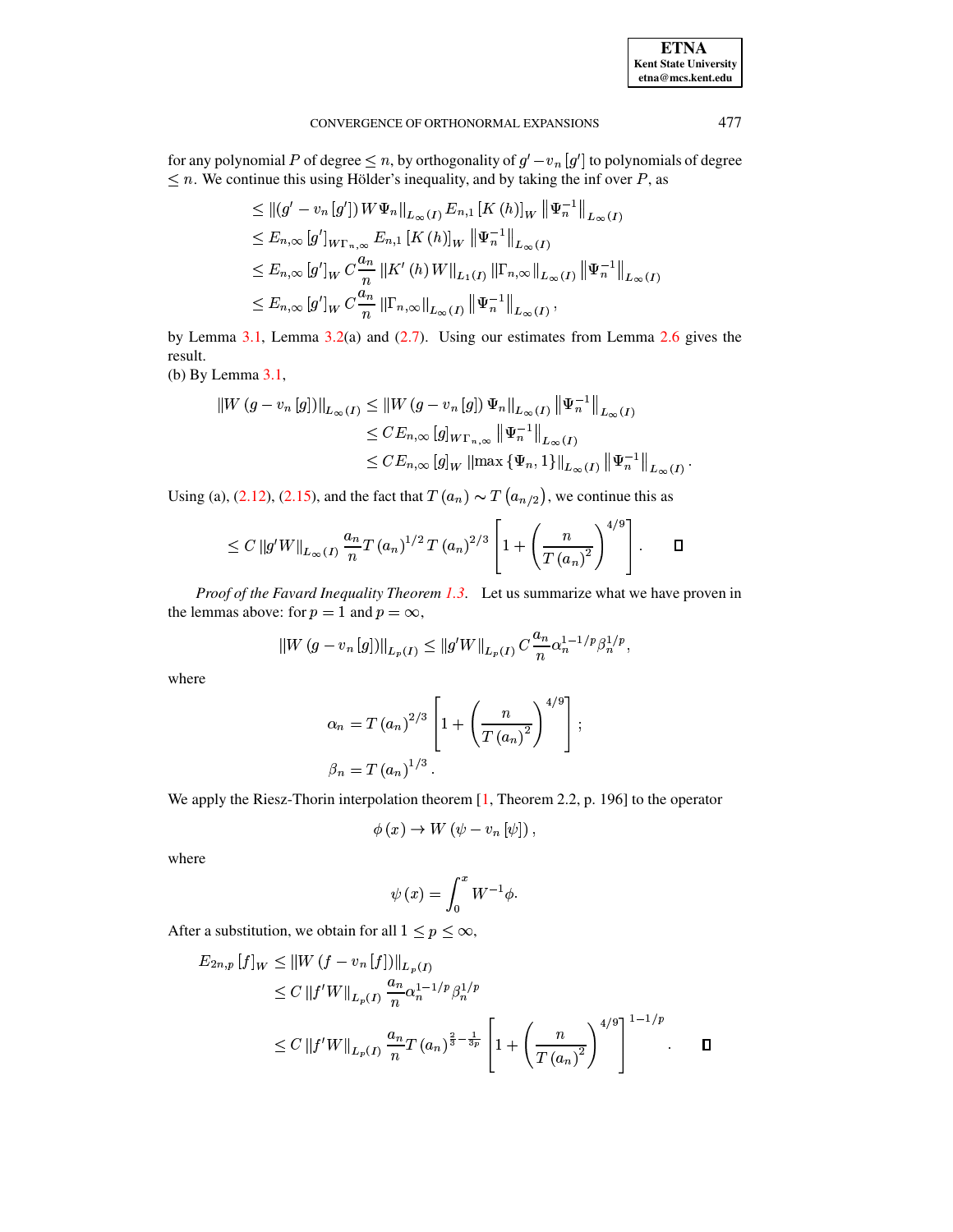*Proof of Theorem 1.2.* Let  $n \ge 2$  and m be the largest integer  $\le n/2$ . Now

<span id="page-11-3"></span>(3.7) 
$$
||W(f - s_n[f])||_{L_{\infty}(I)} \le ||W(f - v_m[f])||_{L_{\infty}(I)} + ||W(v_m[f] - s_n[f])||_{L_{\infty}(I)} \le ||W(f - v_m[f])||_{L_{\infty}(I)} + \left[\frac{n\sqrt{T(a_n)}}{a_n}\right]^{\frac{1}{2}} ||W(v_m[f] - s_n[f])||_{L_2(I)},
$$

by the Nikolskii inequality Lemma 2.2. Since  $s_n$  is the best polynomial approximant in the  $L_2$  norm, we see that

$$
\|W(v_m[f] - s_n[f])\|_{L_2(I)} \le \|W(f - s_n[f])\|_{L_2(I)} + \|W(v_m[f] - f)\|_{L_2(I)}
$$
  
\n
$$
\le 2 \|W(v_m[f] - f)\|_{L_2(I)}
$$
  
\n
$$
\le \|f'W\|_{L_2(I)} \frac{a_n}{n} T (a_n)^{\frac{1}{2}} \left[1 + \left(\frac{n}{T (a_n)^2}\right)^{4/9}\right]^{1/2},
$$

By Theorem  $1.3$ . If as we assume,

$$
a_n = O(n^{\epsilon})
$$
 and  $T(a_n) = O(n^{\epsilon})$ 

for each  $\varepsilon > 0$ , then we have

$$
||W(v_m[f]-s_n[f])||_{L_2(I)}=O(n^{-7/9+\varepsilon}),
$$

for each  $\varepsilon > 0$ . Also Theorem 1.2 gives

$$
||W(f - v_m[f])||_{L_{\infty}(I)} \le C ||f'W||_{L_p(I)} \frac{a_n}{n} T (a_n)^{\frac{2}{3}} \left[ 1 + \left( \frac{n}{T (a_n)^2} \right)^{4/9} \right]
$$
  
=  $O\left( n^{-5/9 + \varepsilon} \right).$ 

Then substituting in  $(3.7)$ ,

$$
||W(f - s_n[f])||_{L_{\infty}(I)} = O\left(n^{-1/18 + \varepsilon}\right),
$$

giving the asserted result.

Acknowledgement. The author would like to thank Professor Doron Lubinsky for his comments on the first draft of this paper.

#### **REFERENCES**

<span id="page-11-2"></span>[1] C. BENNETT AND R. SHARPLEY, Interpolation of Operators, Academic Press, Orlando, 1988.

 $\Box$ 

- <span id="page-11-1"></span>[2] J. S. GERONIMO, D. S. LUBINSKY, AND F. MARCELLAN, Asymptotics for Sobolev orthogonal polynomials for exponential weights, Constr. Approx., 22 (2005), pp. 309-346.
- <span id="page-11-0"></span>[3] E. LEVIN AND D. S. LUBINSKY, Orthogonal Polynomials for Exponential Weights, Springer, New York, 2001.
- [4] D. S. LUBINSKY AND D. MACHE,  $(C, 1)$  means of orthonormal expansions for exponential weights, J. Approx. Theory, 103 (2000), pp. 151-182.